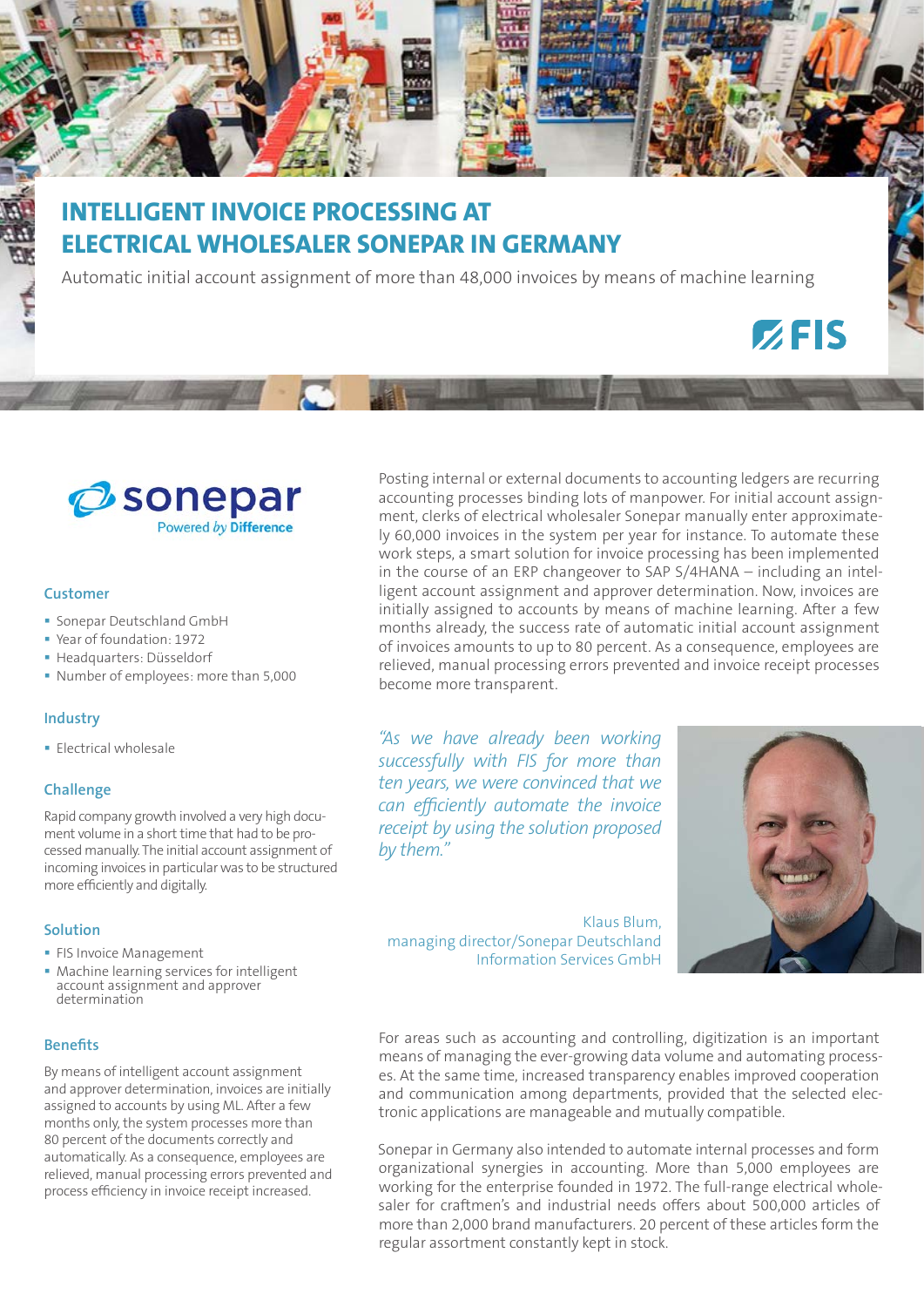# **Processing incoming invoices more efficiently with SAP optimization**

Sonepar's rapid company growth involved a very high document volume in a short time. "The number of invoices has been and is still increasing. This induced a high manual task orientation. Paper documents had to be edited, scanned and redistributed. As a consequence, very many employees were preoccupied with simple processes. In the course of the SAP S/4HANA implementation, we were therefore looking for a solution to automate these work steps," Klaus Blum, managing director at Sonepar Deutschland Information Services GmbH, recalls the initial situation.

Since 2012 already, Sonepar has relied on SAP in accounting and controlling. Within the scope of the SAP S/4HANA transition carried out lately, incoming invoice processing was to be optimized as well. FIS assumed Sonepar's changeover of accounting and controlling from SAP ERP ECC 6.0 to SAP S/4HANA with almost 500 million documents and a volume of 2.4 billion document lines. In parallel, the FIS Invoice Management solution was implemented in addition to optimally structure the invoice process right from the beginning. Machine learning services for intelligent account assignment and approver determination round off the portfolio. "As we have already been working successfully with FIS for more than ten years, we were convinced that we can efficiently automate the invoice receipt by using the solution proposed by them," Blum reports.

Sonepar made a decision in favor of the FIS Invoice Management solution from the *FIS*/edc solution portfolio as incoming invoice processing was to be structured more efficiently and, in particular, digitally. The reason is that the clerks process more than two million incoming invoices per year. Here, the FIS application provides for a high degree of automation. In the area of initial account assignment, this is an optimal user case for artificial intelligence. For each document, data has to be entered in the system by the clerks to determine company code, vendor, G/L account, cost center and the responsible approver. "These are constantly recurring processes, i.e. a perfect field for a machine learning application," Martin Tempel points out. As a Business Development and Innovation Manager, he is responsible for all issues relating to artificial intelligence (AI) at FIS.

## **Pilot project for automatic initial account assignment of invoices**

As a branch of AI, machine learning (ML) is a self-learning technology and can enable intelligent account assignment and approver determination within the scope of credit-side cost accounting. "ML is used to create an automatic account assignment logic. Afterwards, the tool determines the approver responsible for the invoice and automatically transfers it for being approved," Martin Tempel explains. The Sonepar management board as well as the IT managers had a strong interest in implementing the automatic initial account assignment of invoices by means of ML in a pilot project. Here, company code, vendor and text layer are exported from the invoices. Based on this information, AI will automatically select G/L account, cost center, internal order and approver.

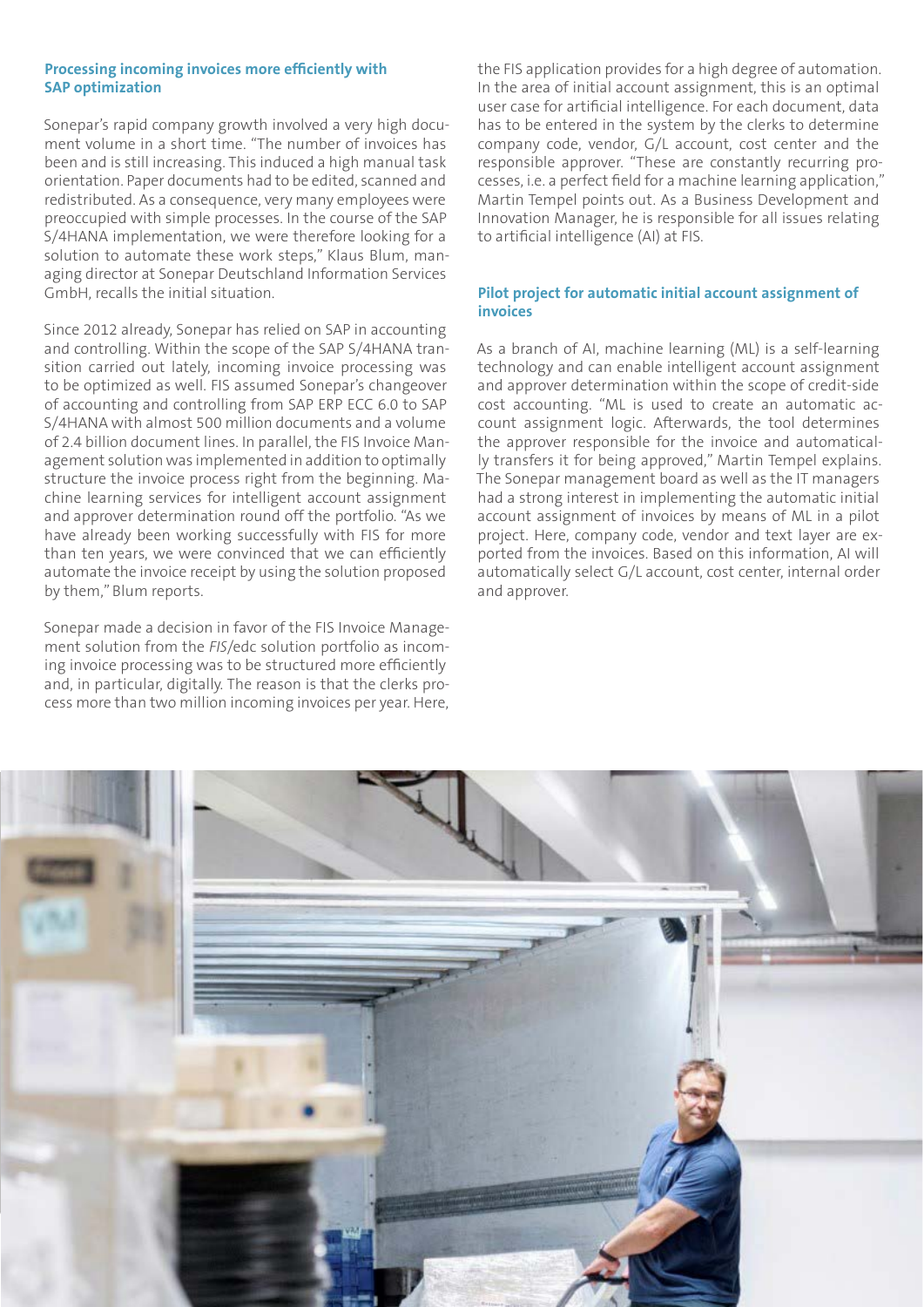

## **Fully automated initial account assignment of more than 70 percent of incoming invoices**

To train the first models, learning data from 36,000 invoices were imported, because the system had to learn how to proceed with each individual invoice. The solution was implemented with TensorFlow, Google's neural network. "We have trained the neural network with historic posting data from the past, e.g. what user posted which amount to what cost center, who was the first approver and so on. In this way, we have eventually automated this manual process by using ML," Daniel Stemig, Team Leader FIS EIM Consulting, explains. Based on this information, the model created in this way will make forecasts for future invoices and automatically preassign them if the information is correctly assigned by AI with a probability determined in advance. The user can interfere at any time if necessary. In the case of Sonepar, an invoice will only be preassigned completely and automatically if the ML system achieves a probability of more than 80 percent of the account assignment objects proposed. By using this application, different document categories can be processed, such as invoices and commercial invoices.

All persons involved were impressed with the first results of the pilot project. About 70 percent of the invoices were automatically and initially assigned to accounts and forwarded to be approved. And the system is permanently learning. The learning data is updated by new models each month to ensure that the success rate is continuously increasing and, as a consequence, the number of preassignments without manual interference. At Sonepar, the intelligent account assignment and approver determination has resulted in a considerable efficiency increase in incoming invoice processing and in an enormous gain in time for the employees involved.

## **Intelligent solutions for future invoice management**

Machine learning models are used to train algorithms on the basis of existing datasets to identify patterns and rules and use them to independently develop results. In this way, business processes are optimized and automized. In the course of its changeover to SAP S/4HANA, solution provider Sonepar has implemented FIS Invoice Management and machine learning services to automatically and initially assign invoices to accounts by using ML. After a few months only, the system processes more than 80 percent of the doc-

*"The new AI solution is the starting point to enable constant further development. The automation of goods receipt invoices is to be the next step."*